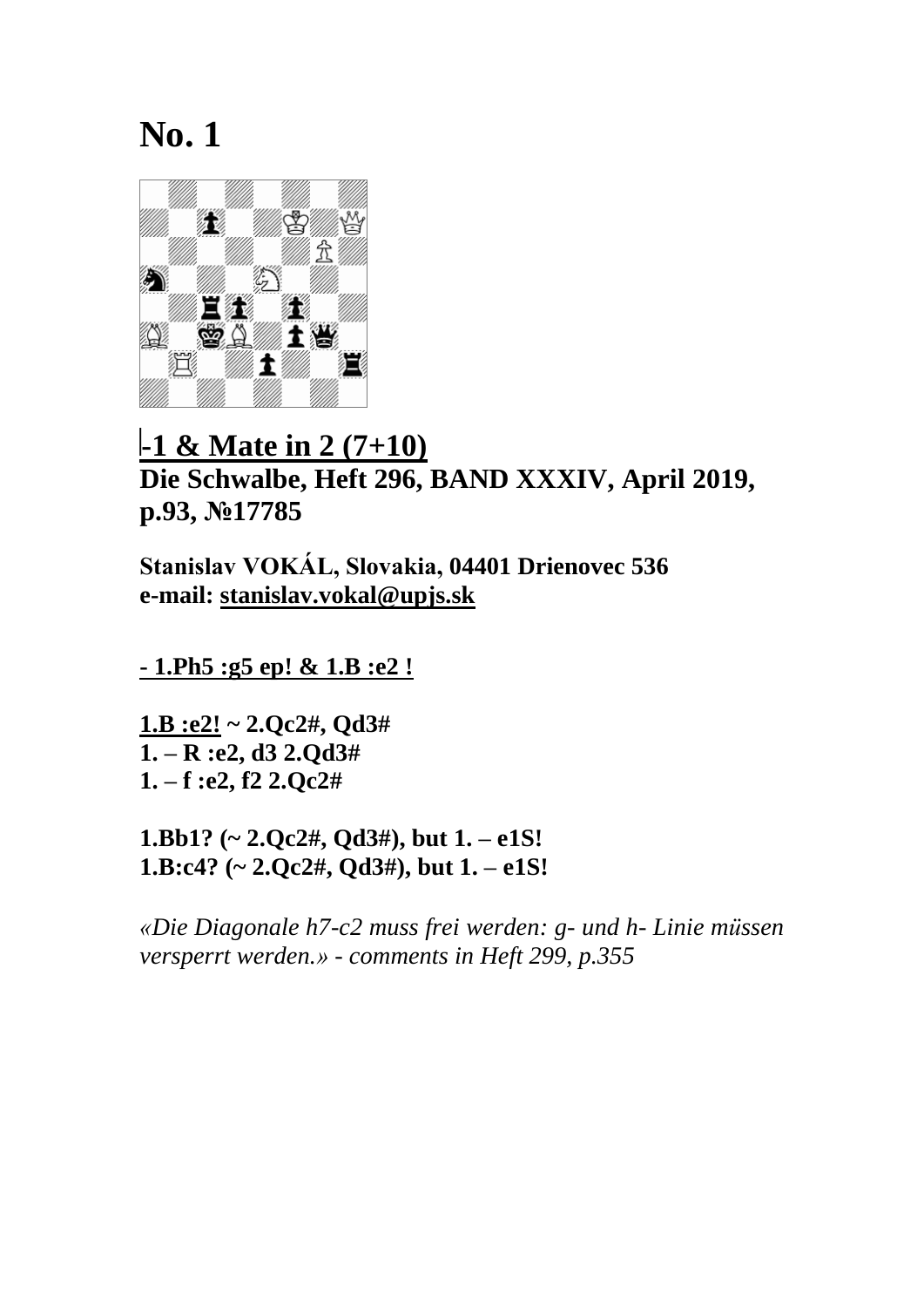

## **RetroMate in 7 moves (9+11) PROCA**

**Strategems, SG 85, vol.22, Jan – March 2019, p.16, R0302 Correction (bSa5 instead of bRa5) in: SG87**

**Stanislav VOKÁL, Slovakia, 04401 Drienovec 536 e-mail: [stanislav.vokal@upjs.sk](mailto:stanislav.vokal@upjs.sk)**

**Solution:**

**1.Pf5:b.Pg5 e.p.! Pg7-g5 2.Pg5:b.Ph5 e.p. Ph7-h5 3.Kf1-f2! Pe3-e2+ 4.Kf2-f1 Pe4-e3+ 5.Kf3-f2 Pe5-e4+ 6.Kf4-f3 Pe6-e5!**  (but not 6.- Pe7-e5?, illegal position of Bf8 and bKh8) **7.Sh6:b.Sg8!** 

**& 1.Sh6:f7#! (interruption of b.Ba2)**

**1.Kf1-f2? – Pf3:e2+! 1.Pf5:b.Pg5 e.p.! Pg7-g5 2.Kf1-f2? Pf3:e2+!**

*«interception of bBa2»*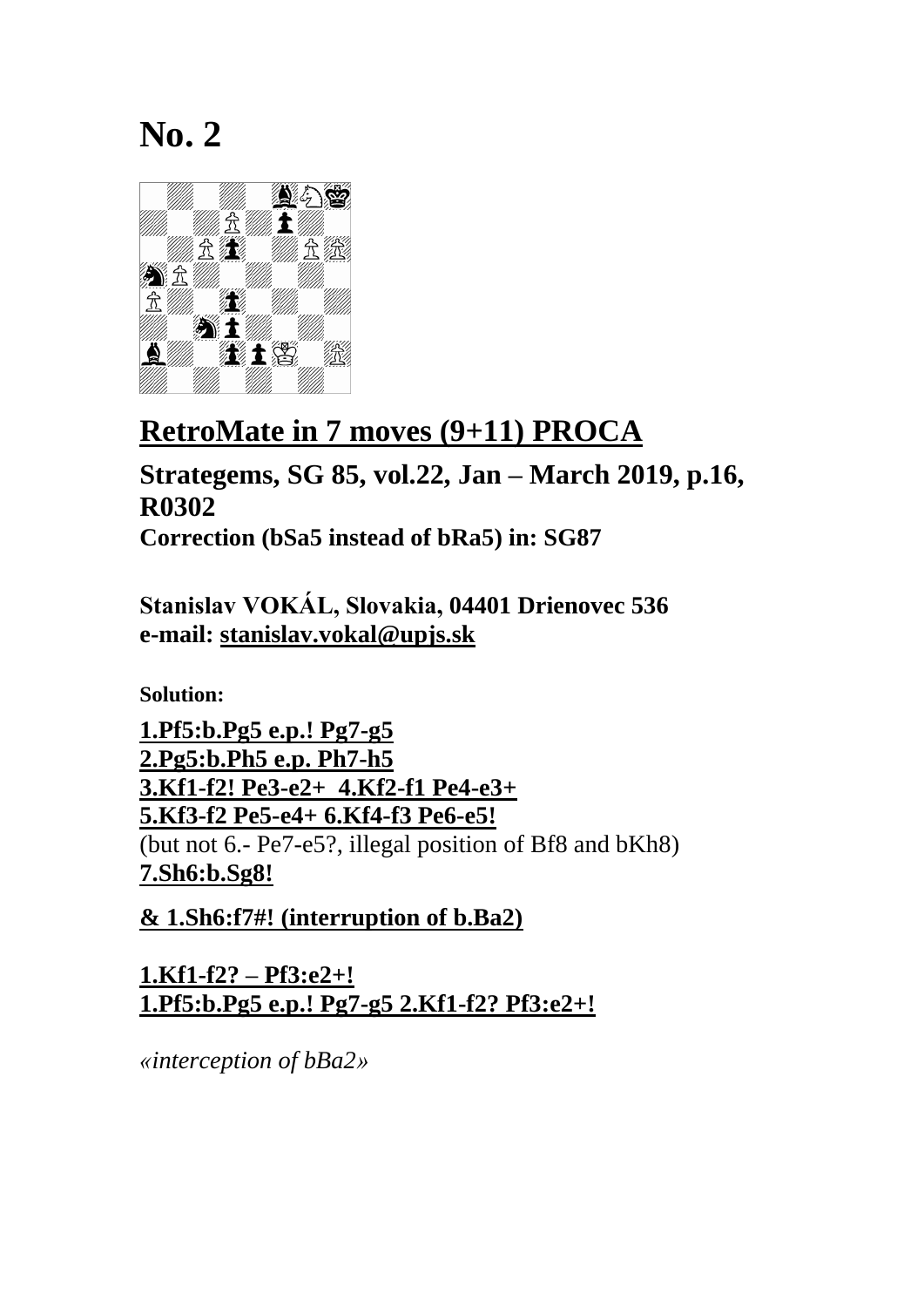

**-1 & Mate in 4 (8+7)**

**The Problemist, January 2019, p.25, №535**

**Stanislav VOKÁL, Slovakia, 04401 Drienovec 536 e-mail: [stanislav.vokal@upjs.sk](mailto:stanislav.vokal@upjs.sk)**

**Solution:**

**Return: - 1.w.Pd5:b.Pc6! & Solution is:** 

**1.Sd7+! K:d5 2.c4+! d:c3 e.p. 3.Sb6+ Kc5 4.b4#** "MM"

**Tries:** 

**- 1.w.Pd5:b.Bc6? & 1.Sd7+ B:d7!**

**- 1.w.Pd5:b.Rc6? & 1.Sd7+ K:d5 2.c4+ R:c4!**

**- 1.w.Pd5:b.Sc6? & 1.Sd7+ K:d5 2.c4+ d:c3 e.p. 3.Sb6+ Kc5 4.b4+ S:b4!**

*«en passant capture with the intersection on c3»*